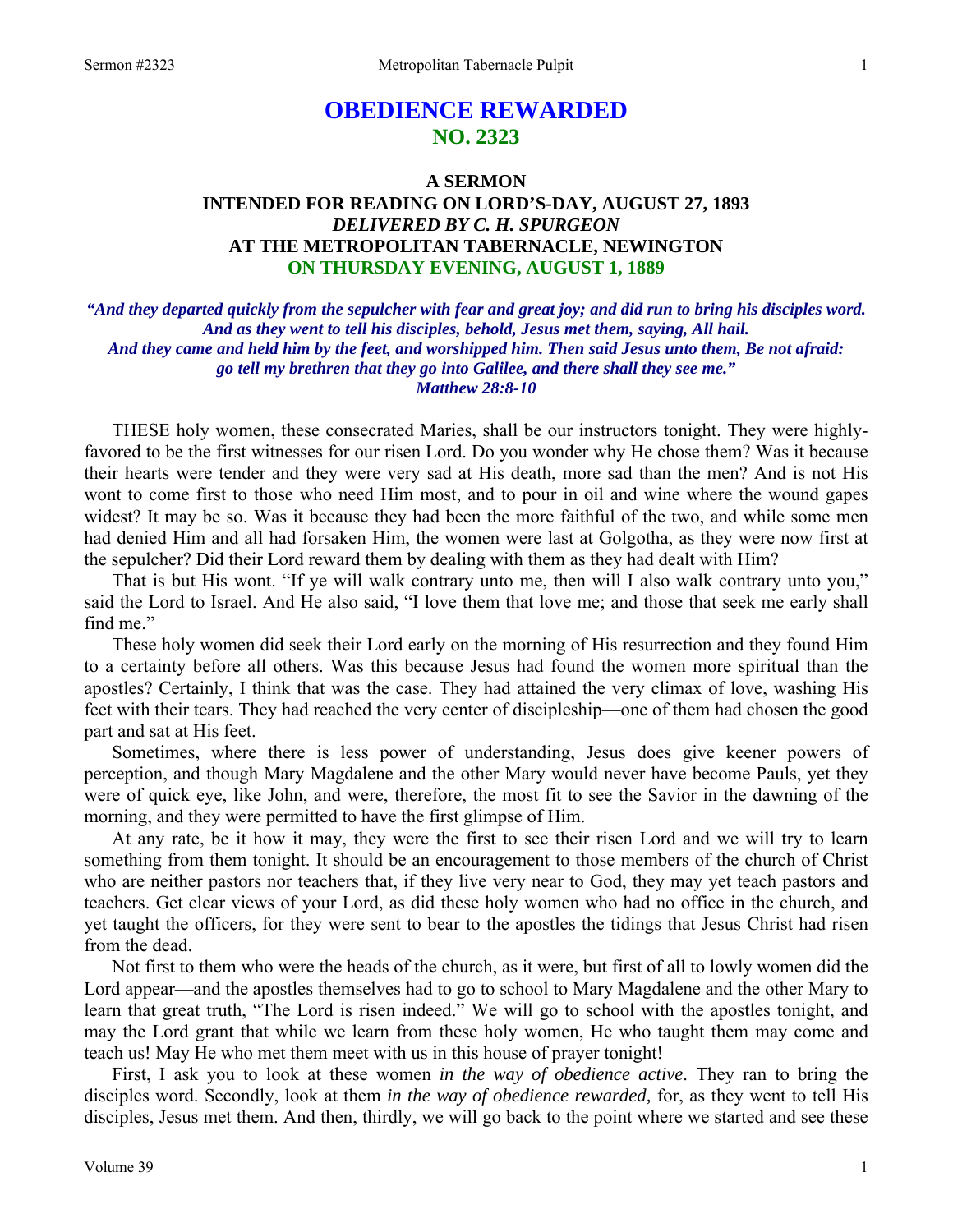women *in the way of obedience refreshed,* for, after they had seen the Lord, they persevered in their heavenly errand and still went to tell His disciples that He would go before them into Galilee, and that there they should see Him.

**I.** First, then, notice these women IN THE WAY OF ODEDIENCE ACTIVE.

They had gone to the sepulcher to see and also to embalm the body of Christ, but while they were there, an angel appeared to them and committed to them this charge, "Go quickly, and tell his disciples that he is risen from the dead." And they went upon their errand with most commendable alacrity.

Now, you and I, dear friends, must try to imitate them. What you have seen, you must tell. What you have been taught, you must teach. To you, believer, has been committed the oracle of God. See that you keep it. Hold it fast and hold it forth. You have not this light for yourself alone, but that it may shine before men. See you to this. Peradventure, these women may help you in so doing.

Observe first, then, that they went about their errand *not doubting the revelation*. The angel said to them, "Tell his disciples that he is risen from the dead; and behold, he goeth before you into Galilee." They did not stop to ask any question, to make any demur, to utter any critical doubts, but they believed.

Now, it is to be thus with you—you cannot be a messenger from God unless you believe. If you do not believe the Gospel, do not pretend to preach it. Go home, my dear friends, and bury your head in your doubts, twist your brains about, and tie them up into knots, and amuse yourself as you like, but do not pretend to go and tell that of which you are not yourself sure. Otherwise, you will lack the accent of confidence, and consequently you will lack the power of persuasion. He that is not firm himself cannot move others. If there is no fulcrum for your lever, where is your power? "I believed; therefore have I spoken," said the psalmist, and he did well, for there must first be the believing and then the speaking.

Leave the message to another if you are not sure of it—let another who is sure of it tell it until you, too, are sure of it—then may you also run with good tidings from your Lord. These godly women leaped at once into the full conviction that Christ was risen and therefore they hastened to tell the tidings to the disciples.

And again, they obeyed, *not discussing their authority* to go and proclaim this news. What use is it if I believe the truth and yet am not empowered to teach it? According to some, I can only be authorized by some special ceremony—I must undergo certain processes before I may be permitted to preach. But the angel said to these women, "Go and tell," and they went to tell. They did not hesitate. They asked no question about apostolic succession, or episcopal ordination, or anything of the kind. They were told to go and they went.

Have you heard Jesus speak to you? Do you know His love? Have you an inward persuasion that you have to tell your friends what great things He has done for you? Then go in this your might. If you have any hesitancy about your right to labor for your Lord, if you doubt that passage, "Let him that heareth say, Come," then go not, for, if you do not believe that you have a right to go, your going will be with an inward weakness, and you will be taken up rather with yourself than with your message and with the heart of Him to whom you carry it.

I love to hear men say that they *must* do this and that, for only that which is done under the imperious necessity of a divine impulse will ever be followed by any great result. If you can live without preaching the Gospel, do live without preaching it, for if God has sent you, you will say with Paul, "Woe is unto me, if I preach not the gospel!"

And you, my sister, if you are sent to do any work for God and have a yearning to win souls, you have a fire in your bones which cannot be restrained—you could no more be stayed from speaking of Jesus than the sun can be stayed from shining in mid heaven. May God grant that we may have among us many who, in going forth to work for Christ, are sure about what they have to tell and sure about their authority to tell it!

This being so with these women, we notice, next, that they went on their errand *not declining on account of weakness*. They might have said, "Oh, we are not the people to go to the apostles!" Mary Magdalene might have said, "You know what I used to be. Would you have me go and talk to John, and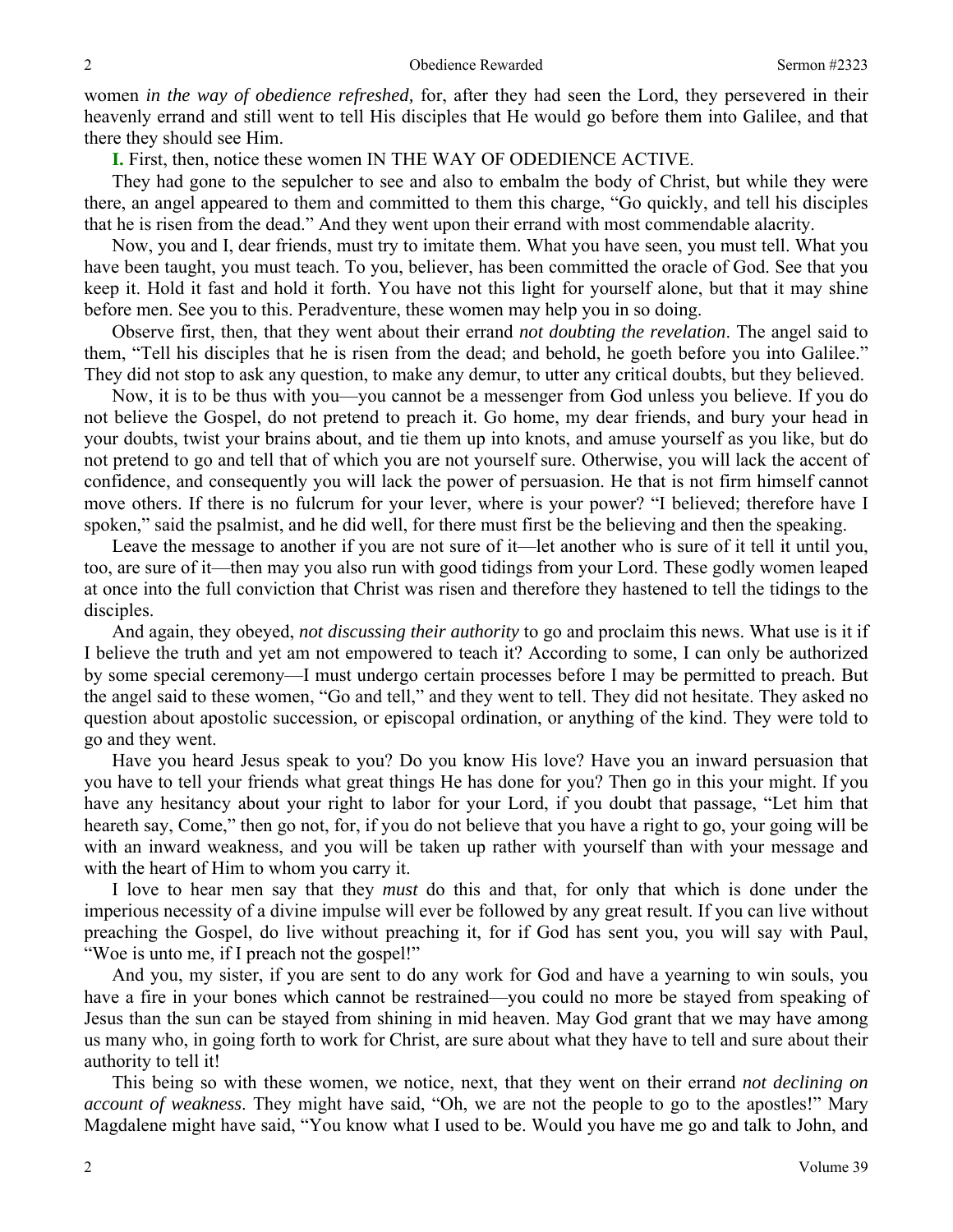James, and Peter?" Indeed, the holy women might at once have refused the commission and said, "We do not feel ourselves qualified. We have a natural timidity and modesty which put it out of the question that we should go on such a service as this."

But not a word of that kind did they utter, and dear brethren and sisters, while souls are dying, dare we hesitate on account of weakness? Do you not think that it is the man who is most conscious of weakness who is usually the chosen man for the Lord's service? Did not Moses wish to decline the office of leader of Israel because he was slow of speech? Did not Isaiah cry, "Woe is me! for I am undone; because I am a man of unclean lips"?

And if you are conscious of weakness as great as that of these godly women, or greater even than theirs, yet I still say that the pressure of human necessity and the pressure of the divine message should be so heavy upon you that you should say, "I will go even as did the lepers of old, when they had found out the plenty that there was in the camp of the Syrians and knew of the sore famine in Samaria." They could not sit still, but all over with leprosy as they were, they must go to the king's household and tell them that there was bread enough and to spare, and that the people need not die of hunger.

Oh, yes, we must go. Even we must go! The time may have been when only the choice and pick of the church were needed for holy service, but these times are not now. When sin abounds, when error rages, when the faithful are but few, then every man, and every woman, and even every babe in grace, must speak, or lisp, or prattle the good news that Christ is risen from the dead and is able to save and bless.

Then, dear friends, as these women were not detained from this work by a sense of weakness, so they obeyed, *not held back by curiosity*. They might have stayed to look at the sepulcher. They were invited to come and see the place where the Lord lay and like the two disciples, they might have gone in and observed how the napkin was laid by itself, and the linen cloths were folded. I think that if you and I had had the opportunity of looking into that wonderful sepulcher where the Lord lay, we should have liked to linger there all through that day to worship and adore.

But no curiosity—nay, no devotion, kept them at the sepulcher when they once had the command to go and tell the disciples that Christ was risen from the dead. Now, these days are full of temptation. We have a thousand fields for curiosity to wander in. How shall we settle this debate? How shall we answer that criticism? Every day brings to light some fresh objection, some new theory. Shall we stop till we have answered every objection, till we have destroyed every theory?

No, my brethren, we cannot afford to stop. Let others debate—we must declare. Let others discuss we must proclaim that Jesus Christ has come into the world to save sinners. Sinners, look to Him and looking, you shall live. We must make this the burden of our daily conversation, the constant theme of our talk, "Christ Jesus came into the world to save sinners, even the very chief of them." We must keep to this. As these women were not turned aside to make any curious observation, so must not we be, but we must keep to our one work of telling His disciples where to look for Him and bidding them follow Him.

And dear friends, again, I want you to notice that they were not *hampered by their emotions*. It is a very blessed thing sometimes to have an opportunity of indulging your emotions. These women were subject to the influences of two opposite currents, "fear and great joy." Fear put wings to their heels and great joy seemed to lend them extra speed. By the two together they ran to bring the disciples word.

It may be very pleasant to get alone and spend much time in close communion with Christ—the more of it the better. It may be well to practice introspection until you see the evil of your heart and are filled with fear. It may be well to look up and see the beauties of your Lord and the glories of His advent till you are filled with great joy. But neither of these must be allowed to keep you away from actual service and the continual telling out of the Gospel of Christ. I have known it to be the case.

I remember a good man who was a great authority on the Book of Revelation. I am sorry to say that, great as he was on the Revelation, his influence was very bad on his children at home. He knew all about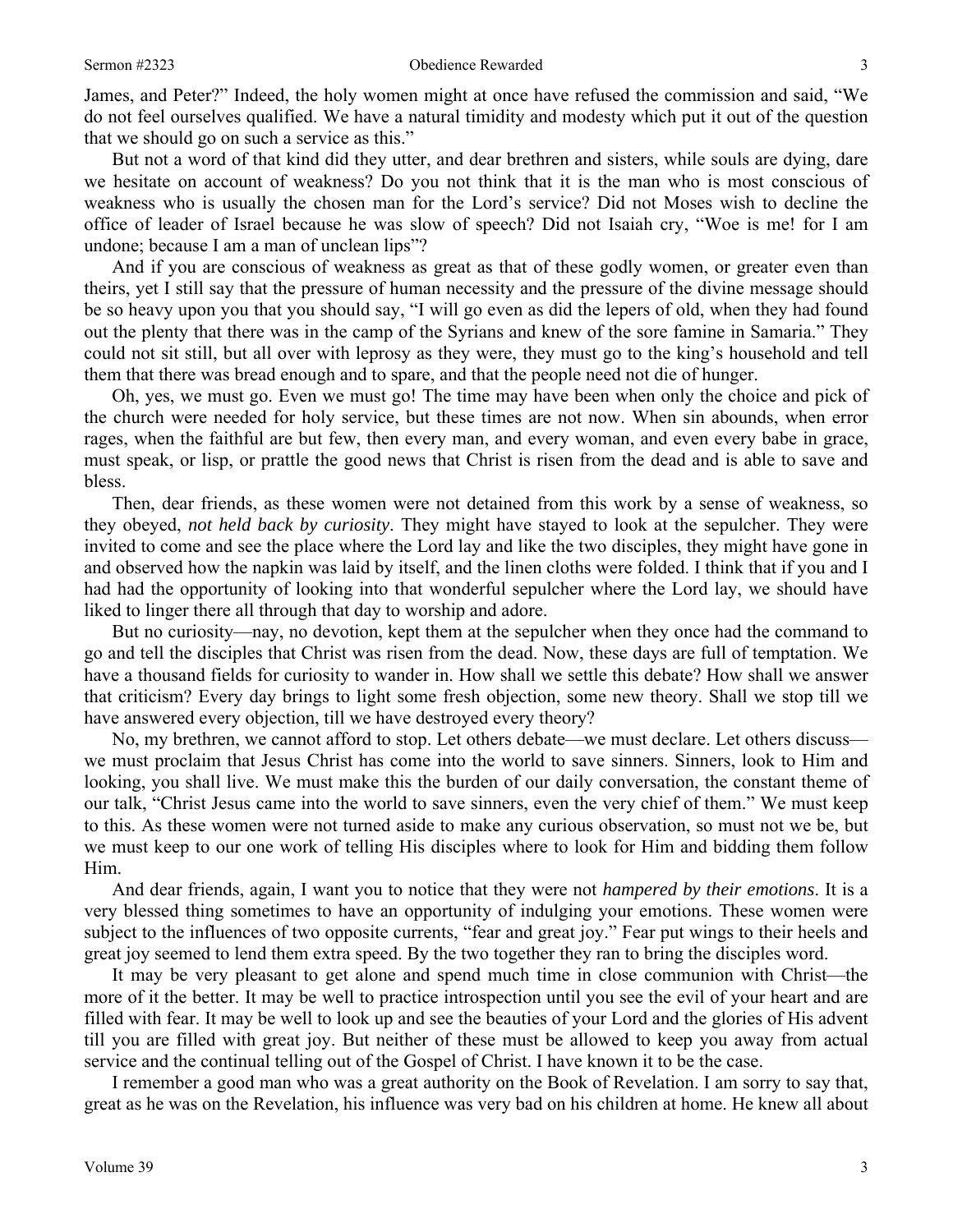the seven trumpets, but he did not know much about the seven boys and girls he had at home—so they grew up very badly.

Never break the balance of holy emotions and sacred duties. Let us have our fear and our great joy, but at the same time, we must not sit down because we have great joy, but we must run on the Lord's errand—joy and all. Let us run as fast as we can, whether we fear or whether we rejoice. Learn that lesson from these godly women.

You feel very dull—go to your Bible-class. You feel as if you had done no good for a long time—go on in the Lord's work. But God has greatly blessed you and you are getting rather old and you want rest—go on with your work—run to bring the disciples word whether you feel fear or joy. Stand over your work, be *in-stant*—standing over it, in season and out of season, constant and instant in the service of your blessed Lord and Master. If you are not, these holy women will put you to shame and I must send you to this dames' school, old as you are, to learn a little lesson from these godly dames as to how you ought to serve God.

Once more, notwithstanding all that might have been said to make their footsteps slow, we find that they were *not hindered by propriety or indifference*. They traveled to their work as quickly as they could "and did run to bring his disciples word." Now, one hardly likes to think of Mary Magdalene and that other Mary running. My good sisters here are many of them very diligent in their service, but they do not forget that there is a kind of reputable pace for ladies—yet these holy women ran. They will get out of breath by running! Never mind. Never mind. "They did run to bring his disciples word."

We are great slaves to propriety, are we not, the most of us? The other day a brother called out in the middle of a sermon. And on another morning, a sister exclaimed while I was preaching—and some of you thought that it was very improper, did you not? Well, I suppose that it was, but I was very glad of it and I did not see the slightest objection to the impropriety when I felt that the truth that was being preached was enough to make the stones speak. Why should not those persons cry out?

When you are about the Lord's work, you know that it is well to be very quiet and calm and take things steadily. That is well, but sometimes we can do better than well. We have the steam up and we cannot help it, and we have to go ahead and we must go. Thus these godly women were running along. They will put their garments out of shape. They will spoil the look of their faces! I do not know what will not happen, but they do not care about that. "They did run to bring his disciples word."

How often have I seen it, in the country, when somebody has stepped into a cottage—perhaps it has been the minister, or some dear Christian friend, and the good woman has said—"I must run and fetch in my neighbor," and she has rushed out of the door, and down the front garden, and across the street, and she has brought her sister or her friend to come and hear the good Word, and she has never thought that it was at all improper for her to do it.

Dear friend, in the service of God, impropriety is often piety. It was said that Mr. Rowland Hill, "rode upon the back of Order and Decorum." "Well," he said, "I will try to make that true," so he called his two horses, Order and Decorum, and thus, if he did not ride on their backs, he made them pull him to and from Surrey Chapel. Order and decorum are hardly worth more than to be used as horses. They are very respectable animals, but sometimes disorder and the lack of decorum may be predicated of an earnest, zealous heart—and may be very much to the credit of that heart. "They did run to bring his disciples word."

Brethren and sisters, some of us ought to run, for we have not much time. We are getting grey, years are telling upon us, so let us run. We may not have many more opportunities—we may be kept to our bed or tied to the house—let us run while we can. Sometimes we are warned not to do too much. Let us try to do too much. Let us be indiscreetly loving to our Lord. Let us run to bring the disciples word, even at the cost of putting ourselves out of breath.

I think that we have now learned all that we need to learn from these good women about their being in the way of obedience, that is to say, if we *have* learned it—but have we learned it? Are all of you Christian people who are here to-night running on your Master's errands? Have all of you received a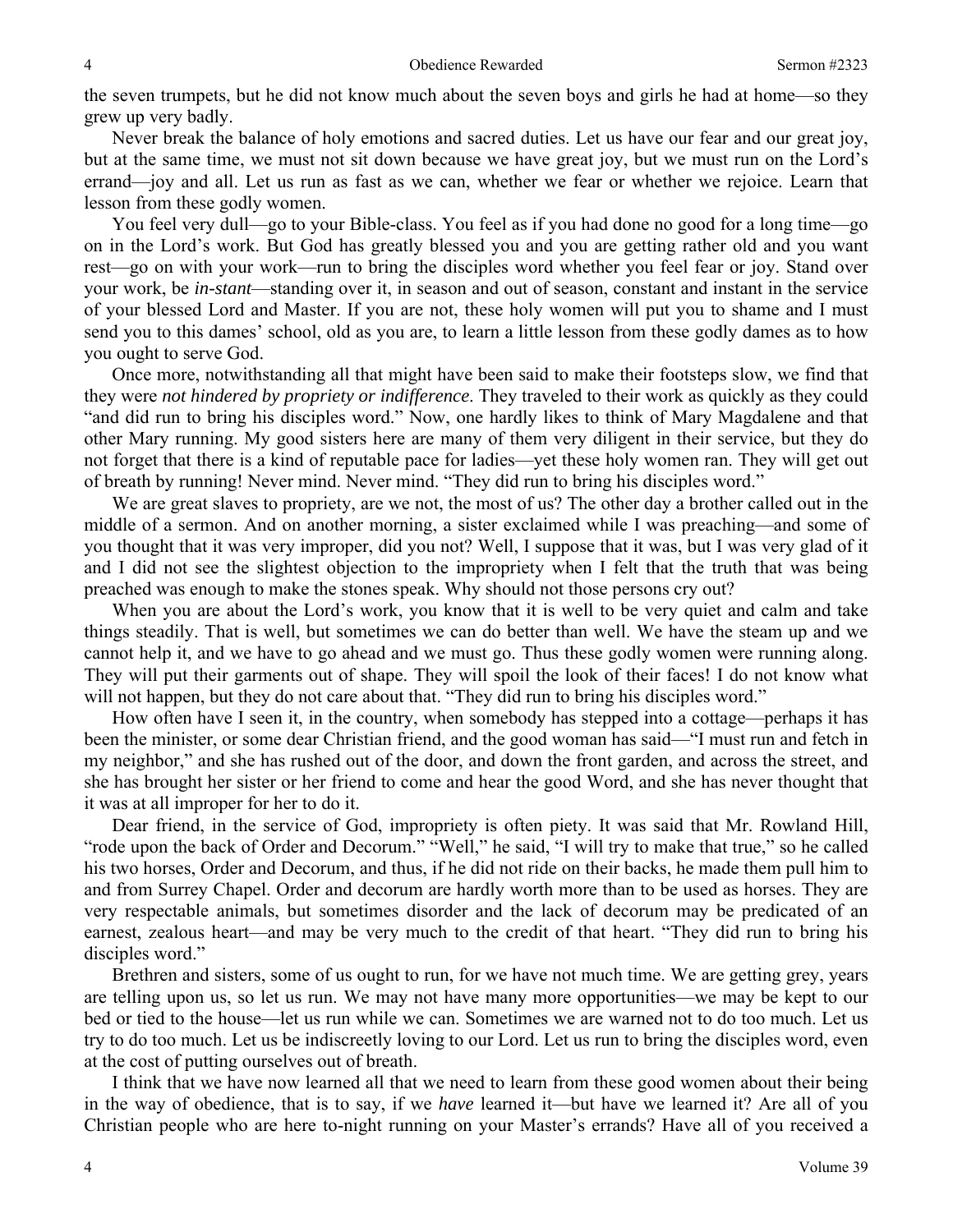commission from Christ? Have you all had a message from Him? Are you carrying it? Some of you are strangers here this evening. Let me beg you not to live a single week without having something to do for your Lord, knowing what it is, and getting to it in the spirit of these holy women.

**II.** But now, secondly, observe these holy women IN THE WAY OF OBEDIENCE REWARDED.

First, they were rewarded by a *most delightful visitation*, "As they went to tell his disciples, behold, Jesus met them." He has ways of meeting His disciples now, in the power of His Spirit, manifesting Himself to them. There are some of His disciples who never get these visitations and I think that it is because they are not running to bring His disciples word.

Nobody fidgets a busy person like an idle body. Have you ever had a servant doing some work for you and crawling about in such a way that you could hardly bear yourself? Well now, the Lord Jesus Christ does not feel at home with lazy Christians and I believe that He reserves His fellowship for the sufferers and the workers. When you are in the way of service, He will meet you. So you have not seen His face for a long time? Have you a class in the Sabbath school? Are you a tract-distributor? Are you a preacher in the villages?

"No, dear sir, I do nothing of the sort." Well, then, I do not think that you will meet Him just yet, but I think that if you had a call to some of these good works, and you obeyed it, it is highly probable that you would then say, "Being in the way, the Lord met with me." Oh, yes, when you have love, and joy, and light in your heart, it will often happen that while you are talking about Christ to others, you will have a blessing come to your own soul!

Many times has it occurred to the preacher that if he has not edified anybody else, he has preached himself into a right state of heart, and he is sure that he has had one hearer who was the better for the sermon. Beloved Christian brothers and sisters, especially sisters, for the text, you see, comes from the sisters and ought to go back to the sisters—get into the path of duty if you world win this reward of a delightful visitation. You sometimes sing,

#### *"When will Thou come unto me, Lord?"*

You can answer your own prayer, to a large, extent, by running upon your Lord's errands.

The next reward these women received was *a very cheering salutation*, "Jesus met them, saying, All hail." I do not know whether it was in the Hebrew that He spoke. If so, I suppose that He uttered the usual salutation, "Peace be unto you!" As we get it in the Greek, one is inclined to think that He used the Greek language and spoke the word which signifies, "Rejoice! Joy be unto you!"

Our translators very properly thought that the best thing they could do was to give you the old Saxon expression, "All hail! Health be to you! May you be in good health, may you be hale!" "All hail!" You know that we use the expression, "Hail fellow, well met!" Well, that indicates great sociability and hence you can see the wrong of a Christian saying it to an ungodly man, but Christ comes to His people, and says, "All hail!"

I often wonder that He ever used that word, since by it He was betrayed when the traitor said, "Hail, Master!" But yet it was His mother's word. Did not the angel Gabriel say to Mary, "Hail, thou that art highly favored, the Lord is with thee: blessed art thou among women"? And He used it here, "All hail!" Well, when Jesus Christ comes to us with words of such endearment, such brotherhood, it ought to make us glad.

 Last Tuesday night I saw a brother who, I trust, has just been converted to God. He may be here tonight. If so, he must excuse my telling you this. He cannot read well, but he is teaching himself to read, and he said to me something that touched me very much. He said, "Do you know, I read this week the most wonderful thing I ever heard of. I dare say you know all about it, sir, but it was a very wonderful thing to me." I asked, "What was it?"

 "Well," he replied, "you know, I was spelling it over and I found that Christ said, 'I call you not servants; but I have called you friends.' That knocked me over," he said, "*me* a friend of *His*, me a friend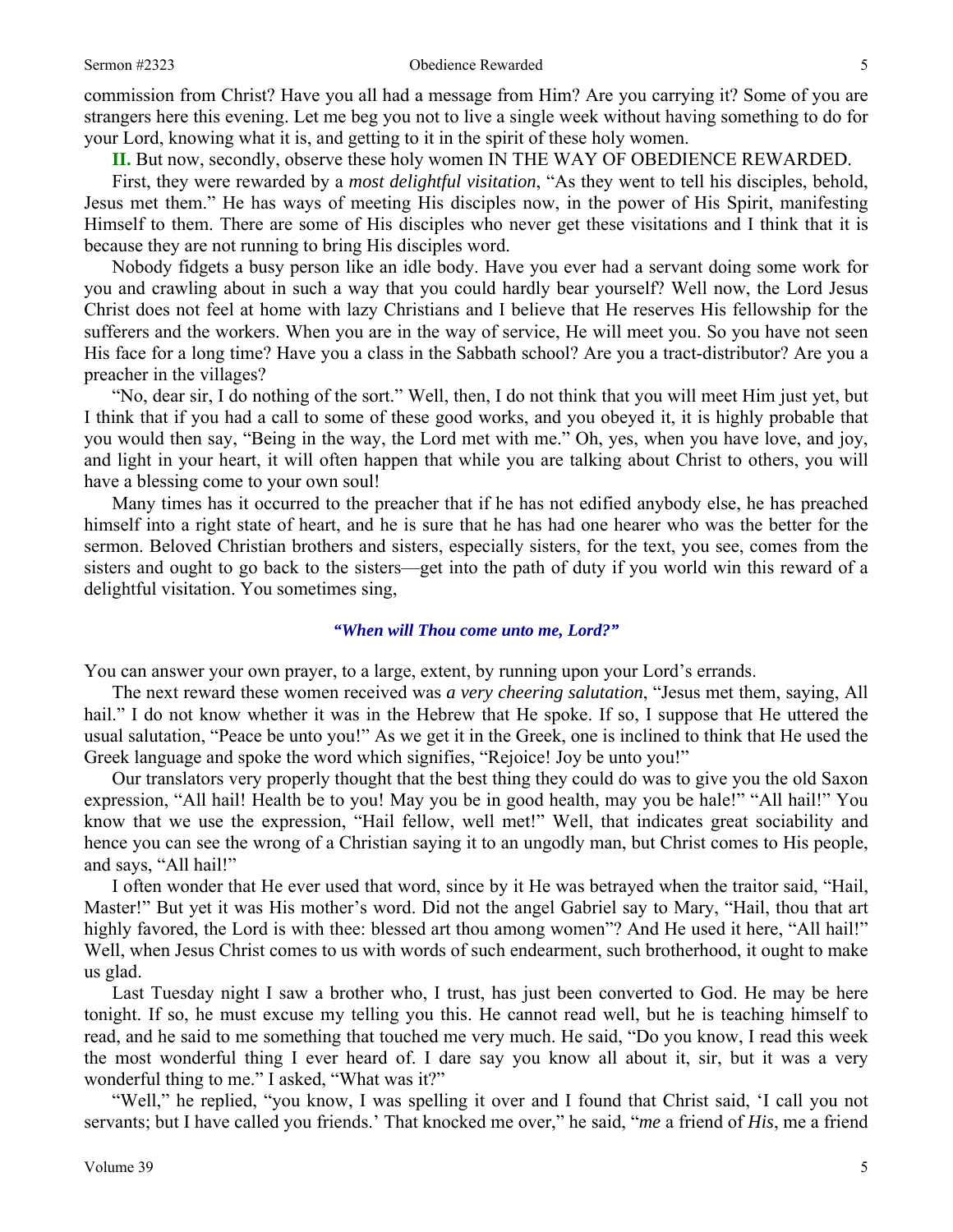of His? And He calls me so. I was obliged to think that I must have made a mistake, and I had to read it over to see if it could be so, that He really called me a friend. And further down He said, 'These things have I spoken unto you, that ye should not be offended.' There, I thought, what difference would it make to Him if I were offended? And to think of my being offended with *Him*! It is much more likely that He will be offended with me. It is very wonderful."

That is a most blessed way of reading the Bible for the first time—to see these wonders as they break upon you. Well, now, it is just as my friend found it to be—the Lord comes to us with very sweet familiarity—He uses what the French call "tutoyage." In speaking to us, He utters the familiar, "thee" and "thou"—and He sits down to eat in company with us, calls us to His table and there bids us eat and drink with Him. It is wonderful, as my friend said, but it is thus that Jesus deals with those who love and serve Him.

And what a reward it is for the Lord's servants when He says to them, "All hail! I am your Companion. I have done well to meet you. I am glad to see you. All health be to you! Every blessing rest upon you!" Something more than, "Salem," the "peace" of the old covenant, is this, "All hail!" of the new covenant, of which the Incarnate God is the great Expositor. That was the cheering salutation with which the risen Savior rewarded the obedience of these godly women.

They also had *an assuring satisfaction* as another reward of their obedience, for they were permitted to prove that their Lord was really risen from the dead. Before Thomas had done it, they did it. "They came and held him by the feet." He was no specter, no phantom. It was no dream that deceived them. Christ was really risen. There He stood in solid flesh and blood, and they held Him by the feet.

I believe that when we are at work for the Lord with all our heart, He sometimes enables us to get grips of truths that we do not have at other times, and we lay hold on them with unrelaxing grasp. People talk about "honest doubt" and ask me to doubt. I cannot doubt. I live in the enjoyment of the eternal facts. I could sooner doubt my own existence than doubt the doctrines of Christ, they have become such substantial verities to me. I have tasted and handled them. I cannot have a doubt about them. It was so with these godly women—they knew that Christ was risen, for they came and held Him by the feet.

But at the same time, they had, mixed with this experience, *a rapturous adoration*. "They held him by the feet, and worshipped him." It is of no use to be persuaded of a doctrine—that is, mentally to hold it—unless there is the spirit of worship going with it, so that you adore your Lord while you hold to Him and His truth. These women not merely felt that Jesus was there as a man, but they knew that He was also God, they were sure of it, and therefore they worshipped Him.

It takes a lot of faith, while you are holding a man, to worship him at the same time, because your grip of the human body is a proof of its materialism—and you say to yourself—"This is a man." And therefore you do not worship him. But these women knew that Jesus was God as well as man, so they could mingle the holding of His feet with the worship due to His Godhead. In a natural sense, none of us can exactly imitate these worshipping women, but those who are taught of God the Holy Ghost, and who know how to be familiar and yet to be devout, will draw near to Christ, and hold Him by the feet and at the same time, worship Him with solemn awe and sacred joy.

Now, this is the reward that I want my dear friends here to have. I know that the most of you have some work on hand for the Master. If you are getting at all dull and heavy, I beg you not to give it up. Stick to it, but pray the Lord to meet with you. May He meet you here tonight. If not, may He meet you on the way home or in your bedchamber!

Nothing is so sweet as the sight of our Lord risen from the dead—to know that He lives and that we also shall live because He lives, and to get a sight of Him as alive and living for us. This puts nerve into us and sends us back to our service greatly refreshed. That is to be my last point and upon it I will speak very briefly.

**III.** Thirdly, notice these holy women IN THE WAY OF OBEDIENCE REFRESHED, for, having seen and touched their Lord, they were now sent away to His brethren.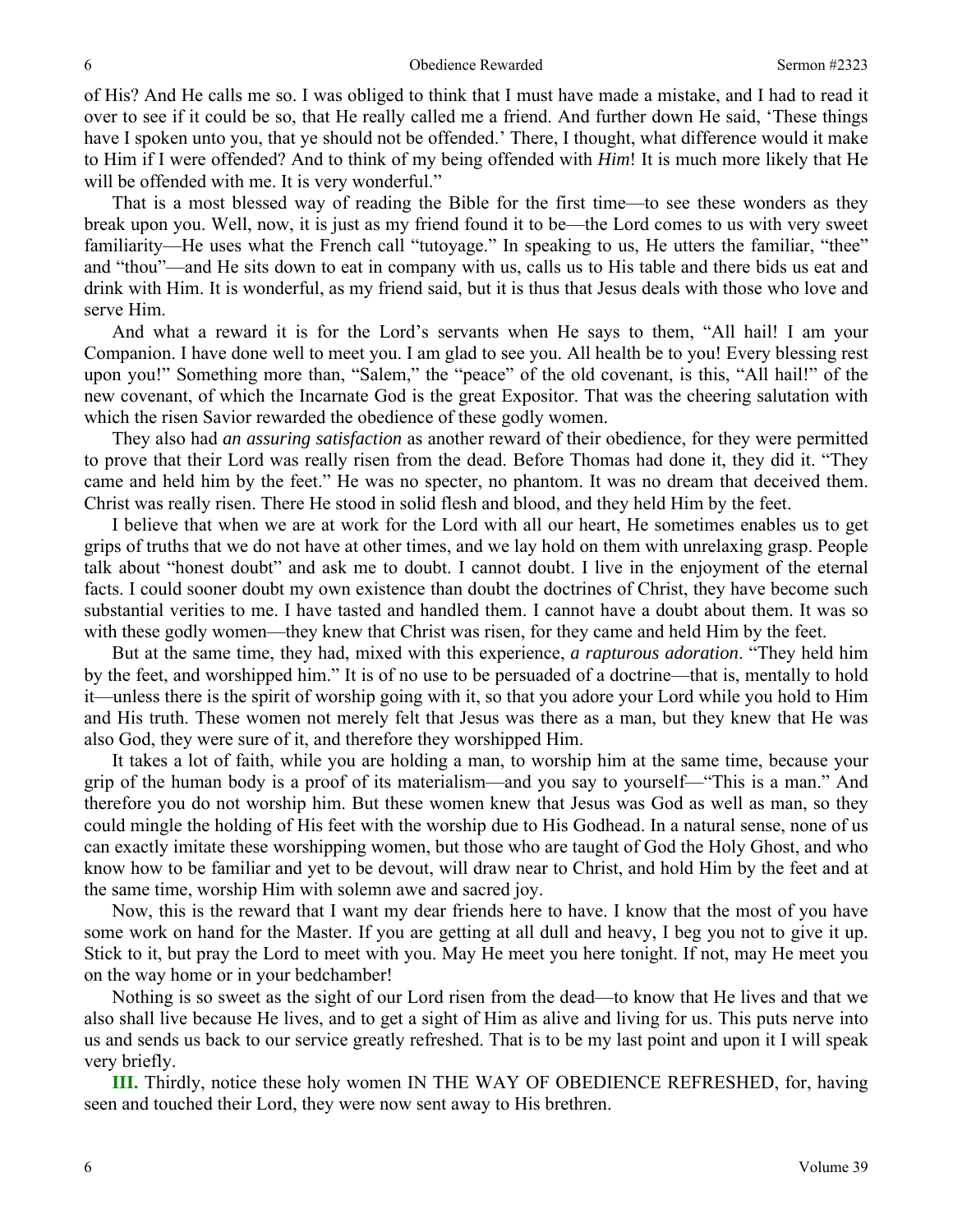Before they went forth the second time, *they were perfectly calm and happy in the Lord*. I think that it is almost essential to any great success in serving the Lord that we should be on the best of terms with Him and not be fluttered, frightened, worried, perturbed, questioning. Having worshipped and held Him and heard Him say, "All hail," you will then feel that, by the power of His love and the authority of His divinity, He sends you forth as His messenger.

Notice, next, that the angel said to the women, "Go quickly, and tell His disciples." But Jesus said, "Go tell my brethren." Thus, *their commission was sweetened*. And if it is with you as it was with them, you will get to be more tender in the delivery of your message. You will begin to feel nearer of kin to those to whom you speak. You will perceive more of the love of Christ to them.

You will not merely be talking in your Sunday school class to "boys and girls out of the street," you will feel that you are speaking to those of whom Jesus said, "Suffer the little children to come unto me." I shall not be preaching to mere "men and women of our fallen race," but to those in whom I hope to find the brethren of my Lord.

In seeking to do good, there is nothing like the plan of getting close to the people. Up in Scotland, I have often seen the fishermen standing right in the middle of the river—that is a good place to fish—it is better than being on the bank. Get among the fish and you will catch them. Get to feel your relationship to the soul you deal with and your Lord's relationship to him, and you will preach or teach much better than you have ever done in the past. Thus these women went with their commission sweetened by their Lord's loving words, "Go tell *my brethren*."

Notice, again, that *their confidence in their message was increased*. They believed it when the angel uttered it, but they believed it still more emphatically when their Master repeated it to them. Besides, His telling it to them was the best proof that it was true. He could not have told them that He was risen from the dead if He had not been risen from the dead. So truth, when it comes to us in Christ, is its own proof. You may doubt it while it is simply preached by men, but you surely will never doubt it when Jesus Himself, in His own person, comes to you and says Himself, "This is the truth. Open your heart and soul and receive it." May the Lord do this for many here!

And then, *these women went on their way with increased joy*. They had no great fear, nay, not even a little fear, for their great joy had swallowed up their fear. I should have liked to have seen them go in among the apostles, exclaiming, "The Lord is risen indeed."

They might say, "But Mary, we saw you last night looking as miserable as possible." "Ah!" she would answer, "but Christ is risen. I have seen Him and He said to me, 'Be not afraid,' and I am not afraid, either of the Jews or of anybody else, for He is risen. He said to me, 'All hail,' and it is all hail. All is well, for the Lord is risen."

Testifying of their Lord in this spirit, they expected to be believed and they were believed. May the Lord put you also into such a condition tonight that you may say, "I know now more than I ever did before the truth of my Lord's Gospel, and I will tell it as though I could not think that anybody would doubt it. I will tell it expecting that they must believe it." And they will believe it, for according to your faith so shall it be unto you.

As for you, my dear hearers, who do not know my Lord, how I wish that you did! He is a living Christ. He is no lifeless picture on the walls, not a dead character in a book. He is the living Lord. He has come to us and given us eternal life—and if you come to Him, He will in no wise cast you out. If you only look to Him, you shall live. If you take His yoke upon you and learn of Him, you shall find rest unto your souls. I would that you might do so this very night. May the Lord bless you in so doing!

Thus I have preached to you and now there are some believers to be baptized. That is the second part of our work. At the end of this chapter we read, "Go ye therefore, and teach all nations, baptizing them in the name of the Father, and of the Son, and of the Holy Ghost: teaching them to observe all things whatsoever I have commanded you." We will at another time go on with the teaching that follows this evening's meditation, if the Lord will.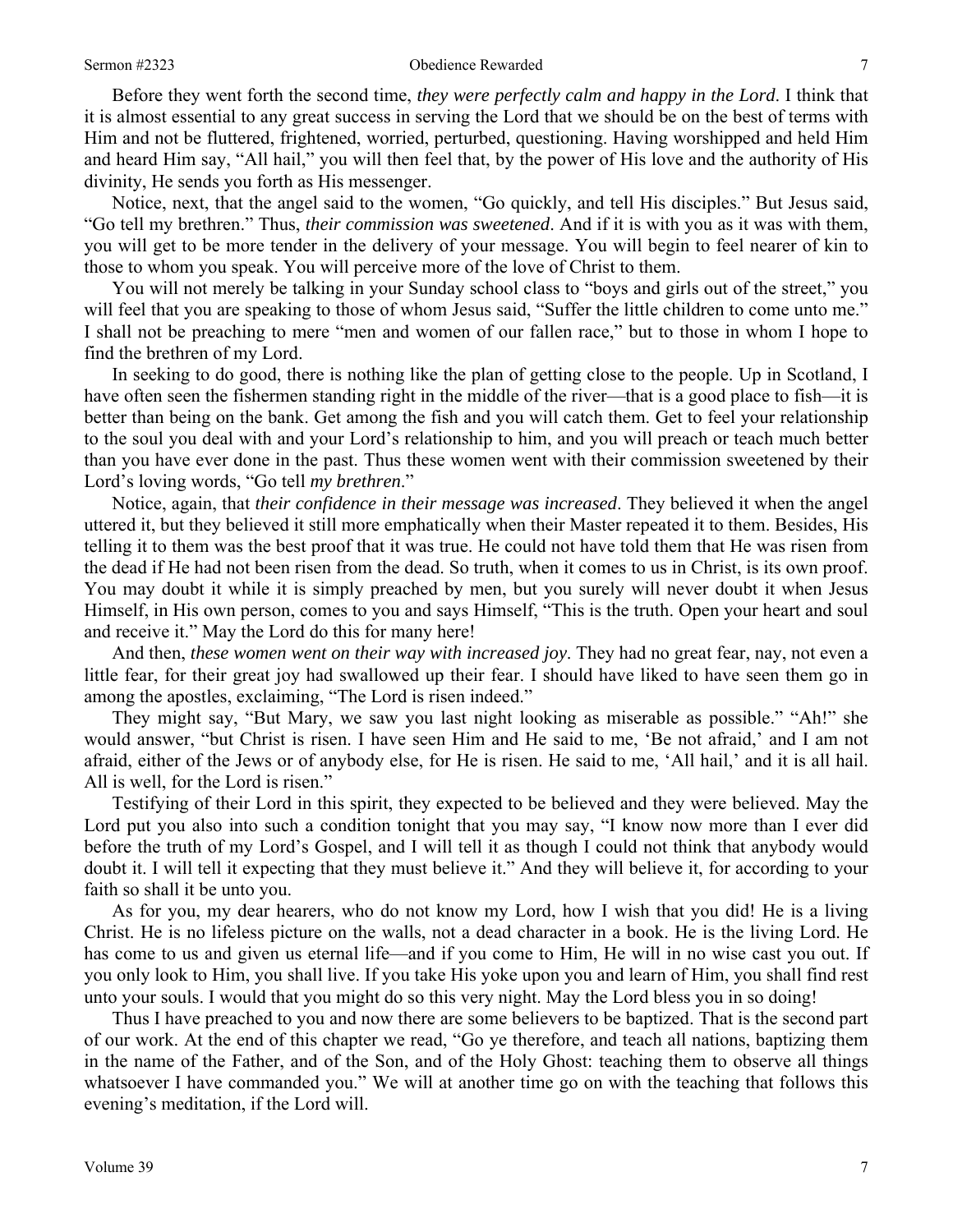#### **EXPOSITION BY C. H. SPURGEON**

### *MATTHEW 28:1-15*

**Verses 1-2.** *In the end of the sabbath, as it began to dawn toward the first day of the week, came Mary Magdalene and the other Mary to see the sepulchre. And, behold, there was a great earthquake: for the angel of the Lord descended from heaven, and came and rolled back the stone from the door, and sat upon it.*

See what concern angels have about our Lord. Are they here tonight? Do they make a habit of coming where the saints meet together? I think they do. We have intimations in Scripture that that is the case. Let us behave ourselves aright tonight, "because of the angels." And as they worship and count it their highest honor to serve the Son of man, let us also worship Jesus and adore Him. What a picture this scene would make!

### **3-4.** *His countenance was like lightning, and his raiment white as snow: and for fear of him the keepers did shake, and became as dead men.*

He said nothing as he rolled back the stone. He did not shake a sword at them, or over them, to thrill them with terror. The presence of perfect purity, the presence of heavenly things, is a terror to ungodly men. May you and I be such that our very presence in company will cast a hush over it! "It was even as though an angel shook his wings," they said of one good man when he spoke in common conversation. May there be about us enough of the heavenly to make the powers of evil quail before us!

**5.** *And the angel answered and said unto the women, Fear not ye:* 

But I notice that they did fear, although the angel said, "Fear not." Neither men nor angels can so speak as to silence fears in trembling hearts, but Jesus can, as we shall see farther on. One word from His lips has infinitely more power than all the words of angels or of saints.

### **5.** *For I know that ye seek Jesus, which was crucified.*

And if you and I tonight can truly say that we are on the side of Jesus, that we seek Him who was crucified, then we can bear all the shame with which philosophy would fain cover the cross and we have no cause for fear. Ridicule and all that it brings from this ungodly generation will not hurt you.

### **6.** *He is not here: for he is risen, as he said.*

"As he said." A few words, but what a world of meaning. "As he said." He always does "as he said." He always gives "as he said." He always reveals Himself "as he said," not otherwise. He never fails to fulfill a promise, or forgets even the mode of promising. Not only does He do what He said, but as He said. "He is risen, as he said."

### **6.** *Come, see the place where the Lord lay.*

For even the place where He lay is hallowed to you. And beloved, if there is a place where you have ever had communion with Christ, you will remember it. You might bless the spot of ground where Jesus met with you. Here, tonight, I hope that some of you can see the place where the Lord appeared to you.

**7.** *And go quickly, and tell His disciples that he is risen from the dead;* 

Such good news ought to be spread quickly. "Go and tell his disciples"—they are trembling, they have fled—"that he is risen from the dead."

#### **7.** *And, behold, he goeth before you into Galilee; there shall ye see him: lo, I have told you.*

Brethren, this is good news for us tonight, though all may not, perhaps, feel the power of it. "He is risen." We have no dead Christ. We serve a living Savior. He is risen, and therefore He can come to us tonight in the power of His resurrection-life, and He can make us glad. "Behold, he goeth before you into Galilee."

There is a great deal about Galilee in Matthew's Gospel. It is the Gospel of the kingdom and yet it often talks about Galilee, that border-land which touches Gentiles, as well as the chosen seed of Abraham. There is the place where Jesus will meet His people, in the border-land between Jew and Gentile—there the risen Christ will hold the first general assembly of His church.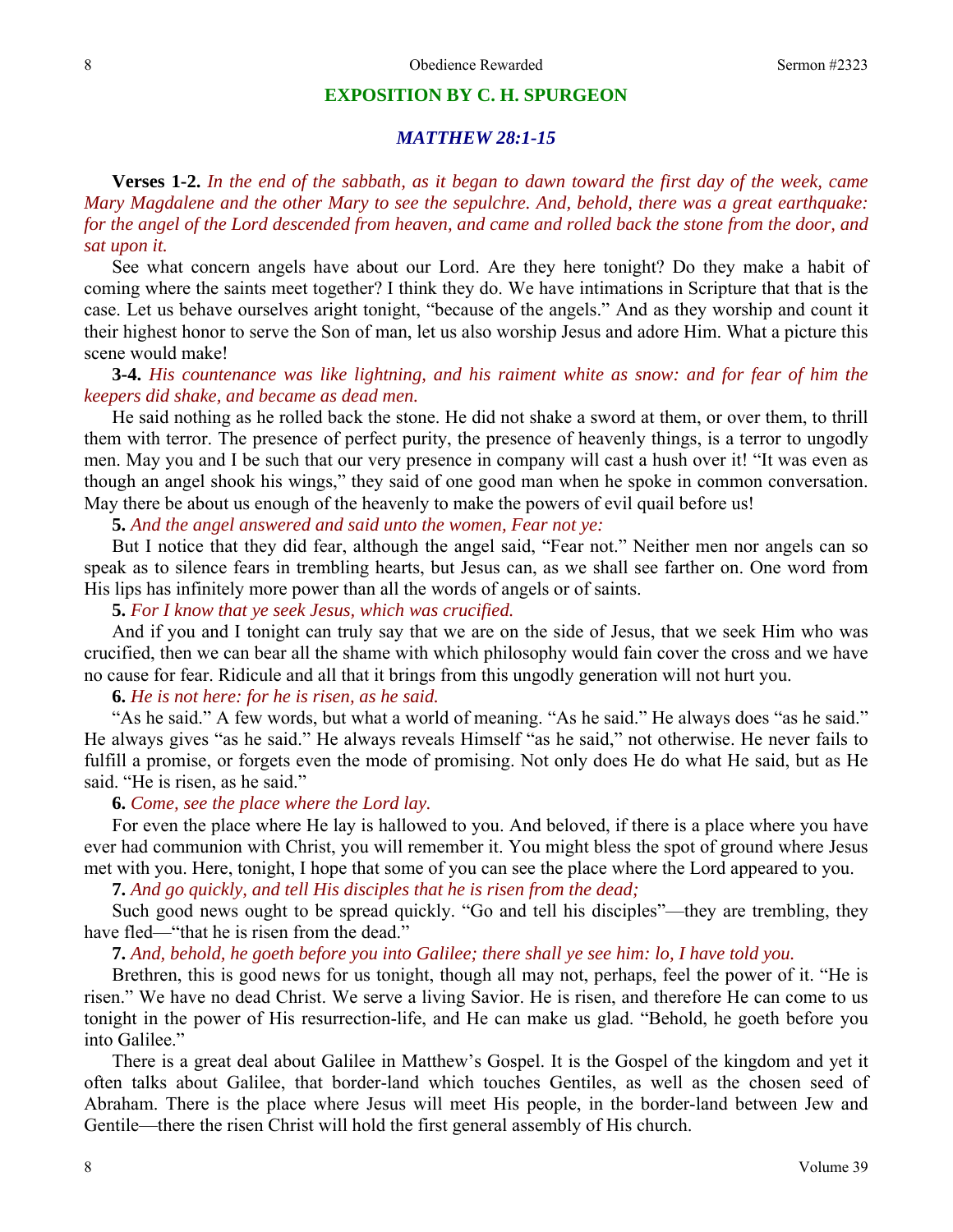#### Sermon #2323 Obedience Rewarded 9

### **8.** *And they departed quickly from the sepulcher with fear and great joy;*

What a mixture—fear and joy! But notice that the fear was not great, and the joy was—"Fear and great joy." Observe the proportions of the mixture and if tonight you have some fear, yet I hope you will have great joy—and then the bitterness of the fear will pass away. A holy fear, mixed with great joy, is one of the sweetest compounds we can bring to God's altar. Some of us have brought those spices with us tonight. These holy women brought other spices to the sepulcher, but these were the spices that they took away from it—"Fear and great joy."

**8-9.** *And did run to bring his disciples word. And as they went to tell his disciples, behold, Jesus met them, saying, All hail. And they came and held him by the feet, and worshipped him.* 

He would not let Mary Magdalene do that when they were alone, but He said to her, "Touch me not; for I am not yet ascended to My Father: it is more needful for you to go now and tell My disciples that I have risen from the dead. There will be time by-and-by for further fellowship with Me." But now Jesus permits these godly women to hold Him by the feet. It was an act of humility, worshipping and holding, and holding not His hands, but His feet. They must have seen the nail-prints before Thomas did, as they held Him by the feet and worshipped Him.

I do not find that these women ran to the angels—they rather shrank back from them—but they came to Jesus, for we are told that they came and held Him by the feet. I think that there must have been a new attraction about Christ after He had risen from the dead, something more sweet about the tones of His voice, something more charming about the countenance that had been so marred at Gethsemane, and Gabbatha, and Golgotha.

**10.** *Then said Jesus unto them,—* 

As He saw their palpitating hearts and perceived that they were still all in a flurry, for the angel had not dispelled their fears,—

**10.** *Be not afraid: go tell my brethren that they go into Galilee, and there shall they see me.* 

The angel talked of "disciples." Christ talks of "brethren." He always has the sweeter word.

**11.** *Now when they were going, behold, some of the watch came into the city, and shewed unto the chief priests all the things that were done.* 

While good people were active, bad people were active, too. It is wonderful to think of how much good and evil is being done at the same time. While we are thankful that holy women are running with holy messages for Christ, here come the soldiers of the watch and they are going in to those vile priests.

**12.** *And when they were assembled with the elders and had taken counsel,—* 

They ought at once to have repented when the watch came and told them that Jesus was risen. Ought they not to have gone and fallen at His feet, and begged for mercy? But instead of that—

**12.** *They gave large money unto the soldiers,—* 

Money, wherever it comes in, seems to do mischief. For money Christ was betrayed and for money the truth about His resurrection was kept back as far as it could be. Money has had a hardening effect on some of the highest servants of God—and all who have to touch the filthy lucre have need to pray for grace to keep them from being harmed by being brought into contact with it.

**13.** *Saying, Say ye, His disciples came by night, and stole him away while we slept.*

If they were asleep, how did they know what happened? How could they know it if they were asleep? Evidence which is borne by men who were asleep at the time is evidently not worth regarding. But when you have to tell a lie, I suppose that, as any stick is good enough to beat a dog with, any lie will do to slander one whom you hate.

**14-15.** *And if this come to the governor's ears, we will persuade him, and secure you. So they took the money, and did as they were taught:* 

No doubt you have heard of the man who said that he did not believe all the articles of his church because his salary was so small that he could not be expected to believe them all for the money. Oh, the depraving and debasing power of the whole system of bribery and falsehood! May none of us ever be